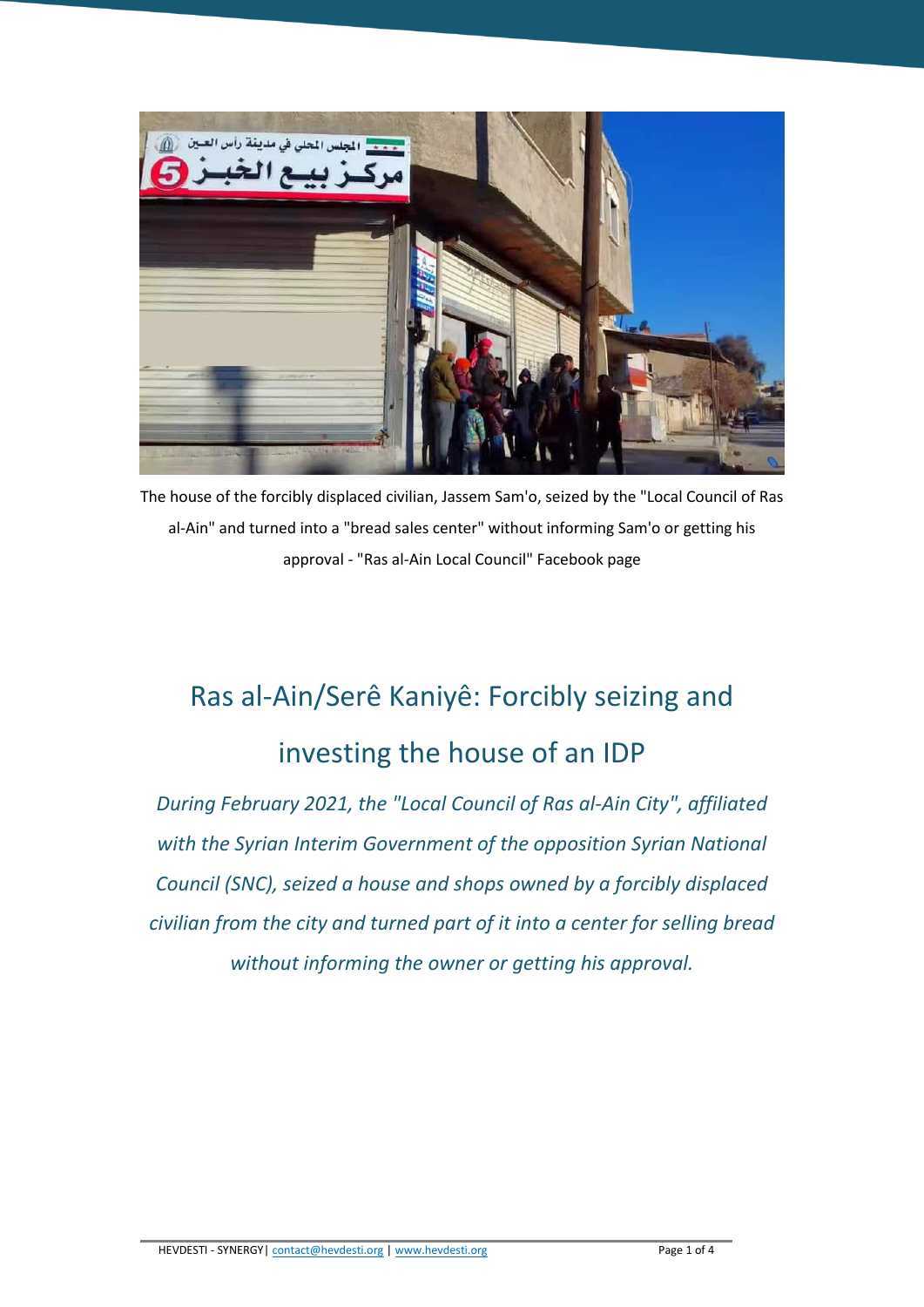On February 7, 2022, the Local Council of Ras al-Ain city, affiliated with the Syrian Interim Government of the opposition Syrian National Coalition (SNC), published pictures showing centers they had designated for the sale of bread in the city. One of the centers was located in a house belonging to a forcibly displaced person, which was seized following the Turkish "Peace Spring" military operation against Ras al-Ain/Serê Kaniyê and Tal Abyad in October 2019.

The "Bread Sales Center - No. 5" is located in the Ronahi neighborhood in Ras al-Ain/Serê Kaniyê, within the house and shops of Jassem Sam'o, who is one of the Kurdish civilians who were forcibly displaced as a result of the Turkish military operation, and who now lives with his family in the Washo Kani/al-Twaina IDP camp in the city of Al-Hasakah.

## **Several parties seized the house:**

Since the occupation of the city of Ras al-Ain/Serê kaniyê as a result of the "Peace Spring" operation in October 2019, Turkish forces, factions of the opposition "Syrian National Army" (SNA), and the local council of Ras al-Ain have taken turns seizing and using the house of Sam'o.

Zahra Samo', the daughter of the owner of the seized house, who was forcibly displaced with her family to one of the IDP camps in Al-Hasakah, told "Hevdestî" that the SNA factions took turns taking over their house, following the Turkish military operation and its occupation of the city. She said:

**"After the occupation of the city, the (Sultan Murad) faction turned our house into a medical point. Shortly after that, an armed person from the Al-Mu'tasim Division seized it and turned it into a shop selling different kinds of birds. At the end of 2020, a family from the Deir ez-Zor countryside settled in our house."**

Samo' added that with the beginning of 2021, members of the Turkish intelligence forces seized the house and closed it completely, and they were prevented from approaching it. She added:

**"We did not know the reason behind the takeover of the house by the Turkish intelligence. All we know is that it remained closed for about a year.**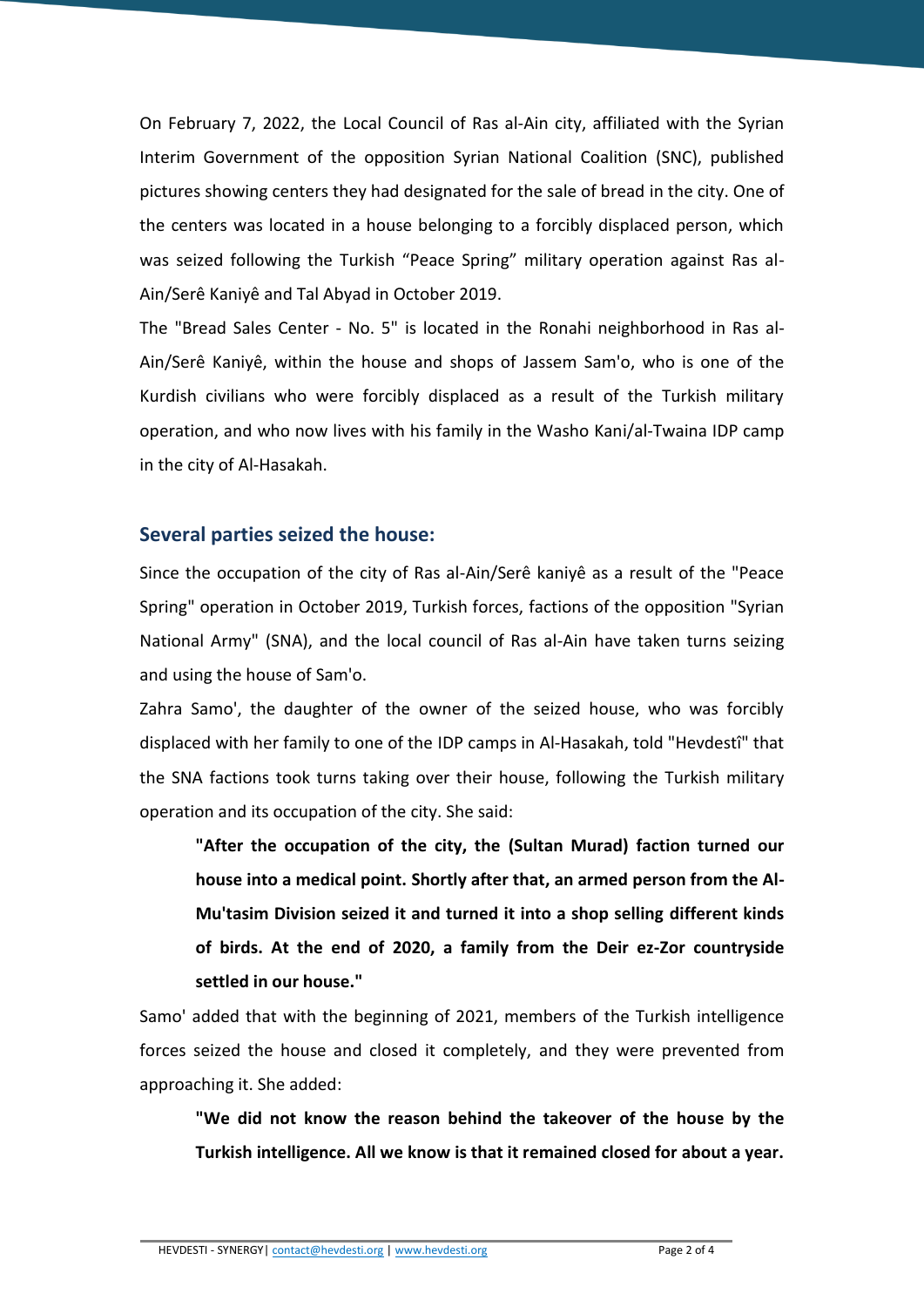**After that, we heard that our shops in the basement of the house had been converted into a center for selling bread without informing us or getting our approval."**



The photo on the top shows the house of Jassem Samo', which was seized and turned into a bread distribution center. It was linked to the satellite image (below) after determining the location of the house. The first photo was published by the Turkish-backed Ras al-Ain Local Council.